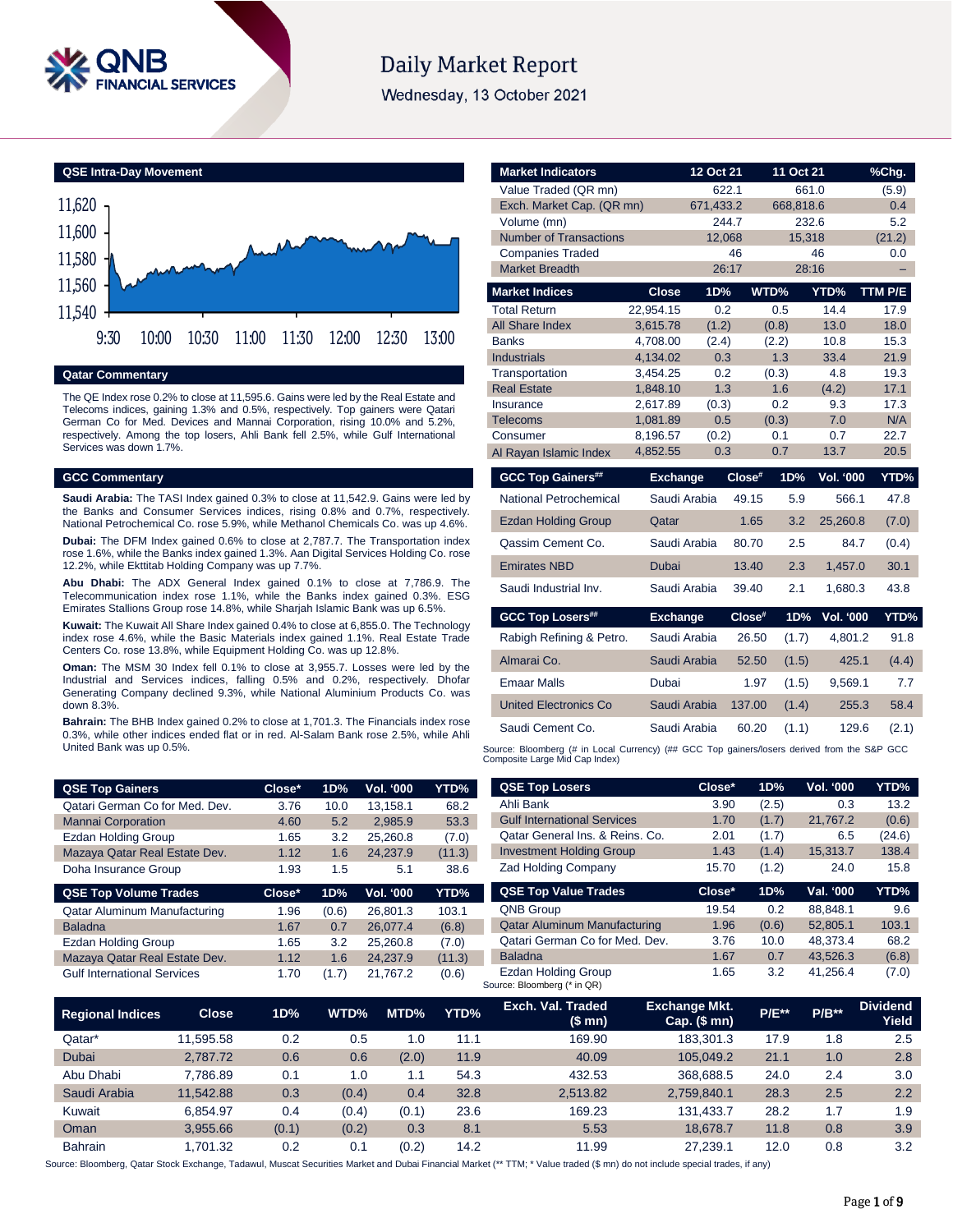## **Qatar Market Commentary**

- The QE Index rose 0.2% to close at 11,595.6. The Real Estate and Telecoms indices led the gains. The index rose on the back of buying support from GCC and foreign shareholders despite selling pressure from Qatari and Arab shareholders.
- Qatari German Co for Med. Devices and Mannai Corporation were the top gainers, rising 10.0% and 5.2%, respectively. Among the top losers, Ahli Bank fell 2.5%, while Gulf International Services was down 1.7%.
- Volume of shares traded on Tuesday rose by 5.2% to 244.7mn from 232.6mn on Monday. Further, as compared to the 30-day moving average of 175.7mn, volume for the day was 39.2% higher. Qatar Aluminum Manufacturing Co. and Baladna were the most active stocks, contributing 11.0% and 10.7% to the total volume, respectively.

| <b>Overall Activity</b>        | Buy %*   | Sell %*  | Net (QR)         |
|--------------------------------|----------|----------|------------------|
| Qatari Individuals             | 42.60%   | 43.67%   | (6,669,121.2)    |
| <b>Qatari Institutions</b>     | 19.85%   | 28.25%   | (52, 255, 634.1) |
| Qatari                         | 62.45%   | 71.92%   | (58, 924, 755.2) |
| <b>GCC Individuals</b>         | 0.49%    | 1.01%    | (3,203,184.7)    |
| <b>GCC</b> Institutions        | 3.24%    | 2.68%    | 3,486,499.9      |
| <b>GCC</b>                     | 3.73%    | 3.68%    | 283,315.2        |
| Arab Individuals               | 14.20%   | 14.42%   | (1,366,823.3)    |
| <b>Arab Institutions</b>       | $0.00\%$ | $0.00\%$ |                  |
| Arab                           | 14.20%   | 14.42%   | (1,366,823.3)    |
| <b>Foreigners Individuals</b>  | 3.49%    | 3.52%    | (212, 612.1)     |
| <b>Foreigners Institutions</b> | 16.13%   | 6.45%    | 60,220,875.4     |
| <b>Foreigners</b>              | 19.62%   | 9.97%    | 60,008,263.2     |

Source: Qatar Stock Exchange (\*as a % of traded value)

## **Ratings, Earnings Releases, Global Economic Data and Earnings Calendar**

#### **Ratings Updates**

| Company                      | Agency | Market | Type*                                | Old Rating | New Rating | <b>Rating Change</b> | Outlook | <b>Outlook Change</b>    |
|------------------------------|--------|--------|--------------------------------------|------------|------------|----------------------|---------|--------------------------|
| <b>Orient UNB</b><br>Takaful | S&P    | UAE    | Local Issuer<br><b>FSB</b><br>∟redit | $-1$       | A/A        | -                    | STABLE  | $\overline{\phantom{0}}$ |

Source: News reports, Bloomberg (\* LT – Long Term, ST – Short Term, FSR- Financial Strength Rating, FCR – Foreign Currency Rating, LCR – Local Currency Rating, IDR – Issuer Default Rating, SR – Support Rating, LC -Local Currency, FBD - Foreign Bank Deposits, LBD - Local Bank Deposits, CRA - Counterparty Risk Assessment, BCA - Baseline Credit Assessment, ABCA - Adjusted Baseline Credit Assessment)

## **Earnings Releases**

| <b>Company</b>      | Market       | <b>Currency</b> | Revenue (mn)<br>3Q2021 | % Change<br>YoY | <b>Operating Profit</b><br>(mn) 3Q2021 | % Change<br>YoY | <b>Net Profit</b><br>(mn) 3Q2021 | %<br>Change<br>YoY |
|---------------------|--------------|-----------------|------------------------|-----------------|----------------------------------------|-----------------|----------------------------------|--------------------|
| Jarir Marketing Co. | Saudi Arabia | <b>SR</b>       | 2.224.5                | 9.2%            | 292.6                                  | 6.4%            | 272.5                            | 6.8%               |
| Phoenix Power Co.   | Oman         | OMR             | 122.4                  | 6.6%            | $\overline{\phantom{0}}$               | $-$             | 21.4                             | 3.9%               |
| Al Maha Ceramics    | Oman         | OMR             |                        | 12.8%           | -                                      | $\equiv$        | 1.8                              | 79.5%              |

Source: Company data, DFM, ADX, MSM, TASI, BHB.

### **Global Economic Data**

| <b>Date</b> | <b>Market</b> | <b>Source</b>                            | <b>Indicator</b>                 | Period     | <b>Actual</b> | <b>Consensus</b>       | <b>Previous</b> |
|-------------|---------------|------------------------------------------|----------------------------------|------------|---------------|------------------------|-----------------|
| $12 - 10$   | US            | <b>Bureau of Labor Statistics</b>        | <b>JOLTS Job Openings</b>        | Aug        | 10439k        | 10954k                 | 11098k          |
| $12 - 10$   | <b>UK</b>     | UK Office for National Statistics        | <b>Jobless Claims Change</b>     | <b>Sep</b> | $-51.1k$      | $\qquad \qquad -$      | $-88.0k$        |
| $12 - 10$   | UK            | UK Office for National Statistics        | ILO Unemployment Rate 3Mths      | Aug        | 4.50%         | 4.50%                  | 4.60%           |
| $12 - 10$   | <b>UK</b>     | <b>UK Office for National Statistics</b> | Employment Change 3M/3M          | Aug        | 235k          | 250 <sub>k</sub>       | 183k            |
| $12 - 10$   | Germany       | <b>German Federal Statistical Office</b> | Wholesale Price Index MoM        | Sep        | 0.80%         | $- -$                  | 0.50%           |
| $12 - 10$   | Germany       | <b>German Federal Statistical Office</b> | Wholesale Price Index YoY        | <b>Sep</b> | 13.20%        | $\qquad \qquad \cdots$ | 12.30%          |
| $12 - 10$   | Japan         | Bank of Japan                            | PPI YoY                          | Sep        | 6.30%         | 5.80%                  | 5.80%           |
| $12 - 10$   | Japan         | Bank of Japan                            | <b>PPI MoM</b>                   | <b>Sep</b> | 0.30%         | 0.20%                  | 0.10%           |
| $12 - 10$   | India         | India Central Statistical Organisation   | CPI YoY                          | Sep        | 4.35%         | 4.50%                  | 5.30%           |
| $12 - 10$   | India         | India Central Statistical Organisation   | <b>Industrial Production YoY</b> | Aug        | 11.90%        | 11.60%                 | 11.50%          |

Source: Bloomberg (s.a. = seasonally adjusted; n.s.a. = non-seasonally adjusted; w.d.a. = working day adjusted)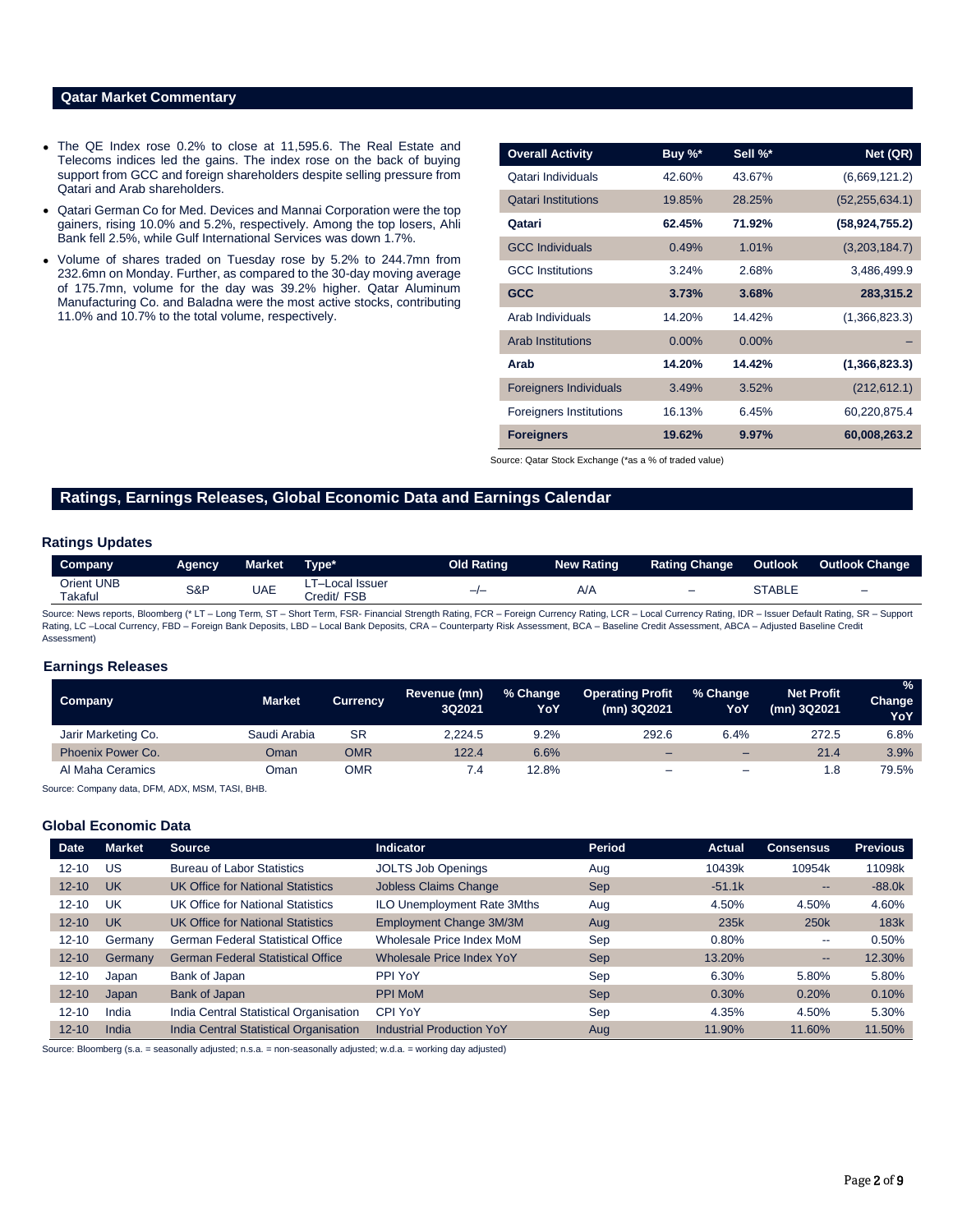## **Earnings Calendar**

| <b>Tickers</b> | <b>Company Name</b>                             | Date of reporting 3Q2021 results | No. of days remaining | <b>Status</b> |
|----------------|-------------------------------------------------|----------------------------------|-----------------------|---------------|
| <b>VFQS</b>    | <b>Vodafone Qatar</b>                           | 14-Oct-21                        |                       | Due           |
| <b>NLCS</b>    | Alijarah Holding                                | 14-Oct-21                        | 1                     | <b>Due</b>    |
| QGMD           | Qatari German Company for Medical Devices       | 17-Oct-21                        | 4                     | Due           |
| QGTS           | Qatar Gas Transport Company Limited (Nakilat)   | 17-Oct-21                        | $\overline{4}$        | <b>Due</b>    |
| <b>QIBK</b>    | Qatar Islamic Bank                              | 17-Oct-21                        | 4                     | Due           |
| QIGD           | <b>Qatari Investors Group</b>                   | 17-Oct-21                        | $\overline{4}$        | Due           |
| <b>BRES</b>    | Barwa Real Estate Company                       | 18-Oct-21                        | 5                     | Due           |
| <b>MRDS</b>    | Mazaya Qatar Real Estate Development            | 18-Oct-21                        | 5                     | <b>Due</b>    |
| <b>MARK</b>    | Masraf Al Rayan                                 | 18-Oct-21                        | 5                     | Due           |
| <b>KCBK</b>    | Al Khalij Commercial Bank                       | 18-Oct-21                        | 5 <sup>5</sup>        | <b>Due</b>    |
| <b>MCGS</b>    | <b>Medicare Group</b>                           | 19-Oct-21                        | 6                     | Due           |
| <b>ABQK</b>    | Ahli Bank                                       | 19-Oct-21                        | 6                     | <b>Due</b>    |
| <b>UDCD</b>    | <b>United Development Company</b>               | 20-Oct-21                        | $\overline{7}$        | Due           |
| <b>QFLS</b>    | <b>Qatar Fuel Company</b>                       | 20-Oct-21                        | $\overline{7}$        | <b>Due</b>    |
| QAMC           | Qatar Aluminum Manufacturing Company            | 24-Oct-21                        | 11                    | Due           |
| <b>WDAM</b>    | <b>Widam Food Company</b>                       | 24-Oct-21                        | 11                    | <b>Due</b>    |
| <b>QLMI</b>    | <b>QLM Life &amp; Medical Insurance Company</b> | 24-Oct-21                        | 11                    | Due           |
| <b>MERS</b>    | Al Meera Consumer Goods Company                 | 24-Oct-21                        | 11                    | <b>Due</b>    |
| <b>IQCD</b>    | <b>Industries Qatar</b>                         | 25-Oct-21                        | 12                    | Due           |
| <b>IGRD</b>    | <b>Investment Holding Group</b>                 | 25-Oct-21                        | 12                    | Due           |
| <b>AKHI</b>    | Al Khaleej Takaful Insurance Company            | 25-Oct-21                        | 12                    | Due           |
| <b>AHCS</b>    | <b>Aamal Company</b>                            | 26-Oct-21                        | 13                    | <b>Due</b>    |
| <b>GWCS</b>    | <b>Gulf Warehousing Company</b>                 | 26-Oct-21                        | 13                    | Due           |
| QISI           | <b>Qatar Islamic Insurance Group</b>            | 26-Oct-21                        | 13                    | Due           |
| <b>MPHC</b>    | Mesaieed Petrochemical Holding Company          | 27-Oct-21                        | 14                    | Due           |
| <b>SIIS</b>    | Salam International Investment Limited          | 27-Oct-21                        | 14                    | <b>Due</b>    |
| <b>ORDS</b>    | Ooredoo                                         | 27-Oct-21                        | 14                    | Due           |
| <b>MCCS</b>    | <b>Mannai Corporation</b>                       | 27-Oct-21                        | 14                    | <b>Due</b>    |
| QIMD           | Qatar Industrial Manufacturing Company          | 27-Oct-21                        | 14                    | Due           |
| <b>DOHI</b>    | Doha Insurance Group                            | 27-Oct-21                        | 14                    | Due           |
| <b>GISS</b>    | <b>Gulf International Services</b>              | 28-Oct-21                        | 15                    | Due           |
| <b>BLDN</b>    | <b>Baladna</b>                                  | 28-Oct-21                        | 15                    | <b>Due</b>    |
| ZHCD           | <b>Zad Holding Company</b>                      | 28-Oct-21                        | 15                    | Due           |

Source: QSE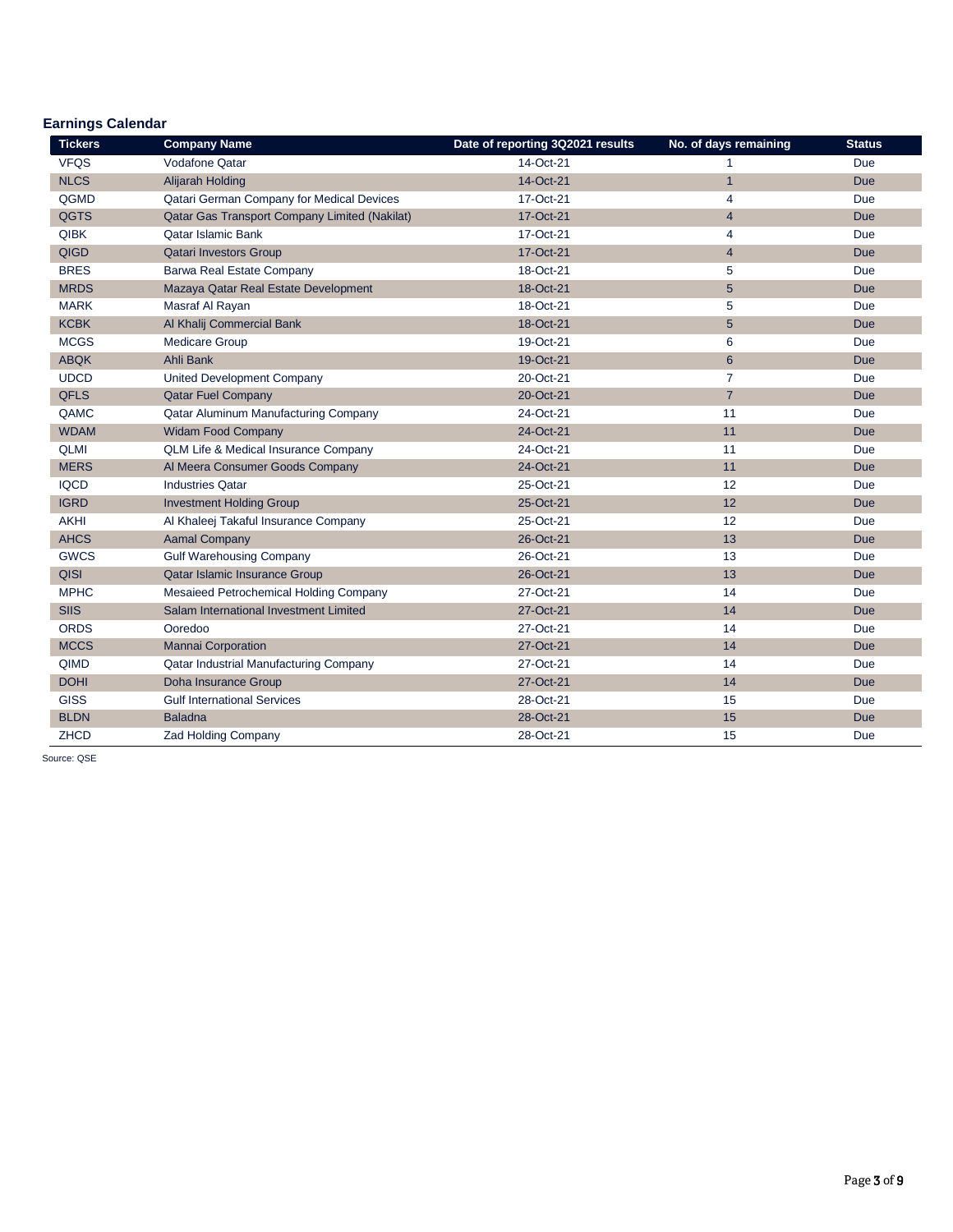### **News**

## **Qatar**

- **UDCD to disclose its 3Q2021 financial results on October 20 –** United Development Company (UDCD) will disclose its financial statement for the period ending September 30, 2021 on October 20, 2021. (QSE)
- **QAMC to disclose its 3Q2021 financial results on October 24 –** Qatar Aluminum Manufacturing Company (QAMC) will disclose its financial statement for the period ending September 30, 2021 on October 24, 2021. (QSE)
- **IQCD to disclose its 3Q2021 financial results on October 25 –** Industries Qatar (IQCD) will disclose its financial statement for the period ending September 30, 2021 on October 25, 2021. (QSE)
- **AHCS to disclose its 3Q2021 financial results on October 26 –** Aamal Company (AHCS) will disclose its financial statement for the period ending September 30, 2021 on October 26, 2021. (QSE)
- **SIIS board of directors to meet on October 27 –** Salam International (SIIS) has announced that its board of directors will be holding a meeting on October 27, 2021 to discuss the financial statements for the quarter ending on September 30, 2021 and approve it, and to follow up on the implementation of previous decisions. (QSE)
- **MPHC to disclose its 3Q2021 financial results on October 27 –** Mesaieed Petrochemical Holding Company (MPHCS) will disclose its financial statement for the period ending September 30, 2021 on October 27, 2021. (QSE)
- **GISS to disclose its 3Q2021 financial results on October 28 –** Gulf International Services (GISS) will disclose its financial statement for the period ending September 30, 2021 on October 28, 2021. (QSE)
- **QEWS to disclose its 3Q2021 financial results on October 26 –** Qatar Electricity & Water Company (QEWS) will disclose its financial statement for the period ending September 30, 2021 on October 26, 2021. (QSE)
- **IHGS to disclose its 3Q2021 financial results on October 26 –** Inma Holding (IHGS) will disclose its financial statement for the period ending September 30, 2021 on October 26, 2021.(QSE)
- **DBIS to disclose its 3Q2021 financial results on October 24 –** Dlala Brokerage and Investment Holding Company (DBIS) will disclose its financial statement for the period ending September 30, 2021 on October 24, 2021. (QSE)
- **QIBK to holds its investors relation conference call on October 18 –** Qatar Islamic Bank (QIBK) will hold the conference call with the Investors to discuss the financial results for 3Q2021 on October 18, 2021 at 01:00 PM, Doha Time. (QSE)
- **MCGS to hold its investors relation conference call on October 20 –** Medicare Group (MCGS) will hold the conference call with the Investors to discuss the financial results for 3Q2021 on October 20, 2021 at 01:00 PM, Doha Time. (QSE)
- **AHCS to hold its investors relation conference call on October 31 –** Aamal Company (AHCS) will hold the conference call with the Investors to discuss the financial results for the 3Q2021 on October 31, 2021 at 02:00 PM, Doha Time. (QSE)
- **SIIS to hold its investors relation conference call on October 31 –** Salam International (SIIS) will hold the conference call with the Investors to discuss the financial results for 3Q2021 on October 31, 2021 at 02:00 PM , Doha Time. (QSE)
- **QAMC to hold its investors relation conference call on October 31 –** Qatar Aluminum Manufacturing Company (QAMC)

will hold the conference call with the Investors to discuss the financial results for the 3Q2021 on October 31, 2021 at 01:30 PM , Doha Time. (QSE)

- **IQCD to holds its investors relation conference call on November 01 –** Industries Qatar (IQCD) will hold the conference call with the Investors to discuss the financial results for 3Q2021 on November 01, 2021 at 01:30 PM , Doha Time. (QSE)
- **MPHC to hold its investors relation conference call on November 02 –** Mesaieed Petrochemical Holding Company (MPHCS) will hold the conference call with the Investors to discuss the financial results for 3Q2021 on November 02, 2021 at 01:30 PM, Doha Time. (QSE)
- **GISS to hold its investors relation conference call on November 03, 2021 –** Gulf International Services (GISS) will hold the conference call with the Investors to discuss the financial results for 3Q2021 on November 03, 2021 at 01:30 PM , Doha Time. (QSE)
- **DOHI to hold its investors relation conference call on November 01 –** Doha Insurance (DOHI) will hold the conference call with the Investors to discuss the financial results for 3Q2021 on November 01, 2021 at 12:30 PM , Doha Time. (QSE)
- **IGRD board of directors approves to proceed with the acquisition of Elegancia Holding Group and its subsidiaries –** Investment Holding Group (IGRD) announced that its board of directors met on October 12, 2021, and approved the acquisition of Elegancia Holding Group Company and its subsidiaries according to the exchange ratios agreed upon by the Board and the owners of Elegancia Holding Group Company, therefore, the information memorandum along with all the relevant documentation will be submitted to Qatar Financial Markets Authority as soon as possible. IGRD will comply to all laws issued by Qatar Financial Markets Authority, Qatar Stock Exchange and all other relevant regulatory authorities to obtain all necessary approvals before seeking the approval of the group's extraordinary general assembly, and disclose any developments as soon as they occur. (QSE)
- **IMF: Qatar's economy expected to grow at 4% next year –** Qatar's economy is expected to grow at 4% next year, according to the World Economic Outlook released yesterday by the International Monetary Fund (IMF). In its previous edition of World Economic Outlook, released in April this year, IMF had estimated 3.6% growth in 2022 for Qatar's economy. Qatar's economy is expected to grow at 1.9% in 2021, said the biannual report released yesterday. Middle East and North Africa (MENA) region is expected to clock a growth of 3.8 and 3.9 in 2021 and 2022, respectively. The IMF has trimmed its 2021 global growth forecast to 5.9% from the 6% forecast it made in July. It left a 2022 global growth forecast unchanged at 4.9% (Peninsula Qatar)
- **FocusEconomics: Qatar merchandise trade balance estimated to rise to \$55bn by 2025 –** Qatar's merchandise trade balance has been estimated to rise to \$55bn by 2025 from \$42.2bn this year, according to researcher FocusEconomics. The country's merchandise exports are estimated to total \$91.9bn, while imports \$36.9bn in 2025, FocusEconomics said in its latest consensus forecast. Qatar's GDP, FocusEconomics noted, will scale up to \$203bn in 2025 from \$171bn this year. Next year's forecast is \$181bn, followed by \$187bn (2023) and \$195bn (2024). GDP per capita, FocusEconomics said, may reach \$71,529 in 2025 from \$61,075 this year. Next year, it is forecast at \$64,246, followed by \$66,314 (2023) and \$68,928 (2024). The country's fiscal balance (as a percentage of GDP) has been forecast at 3.8 in 2025 from 3.9 this year, 4.8 (2022), 3.7 (2023)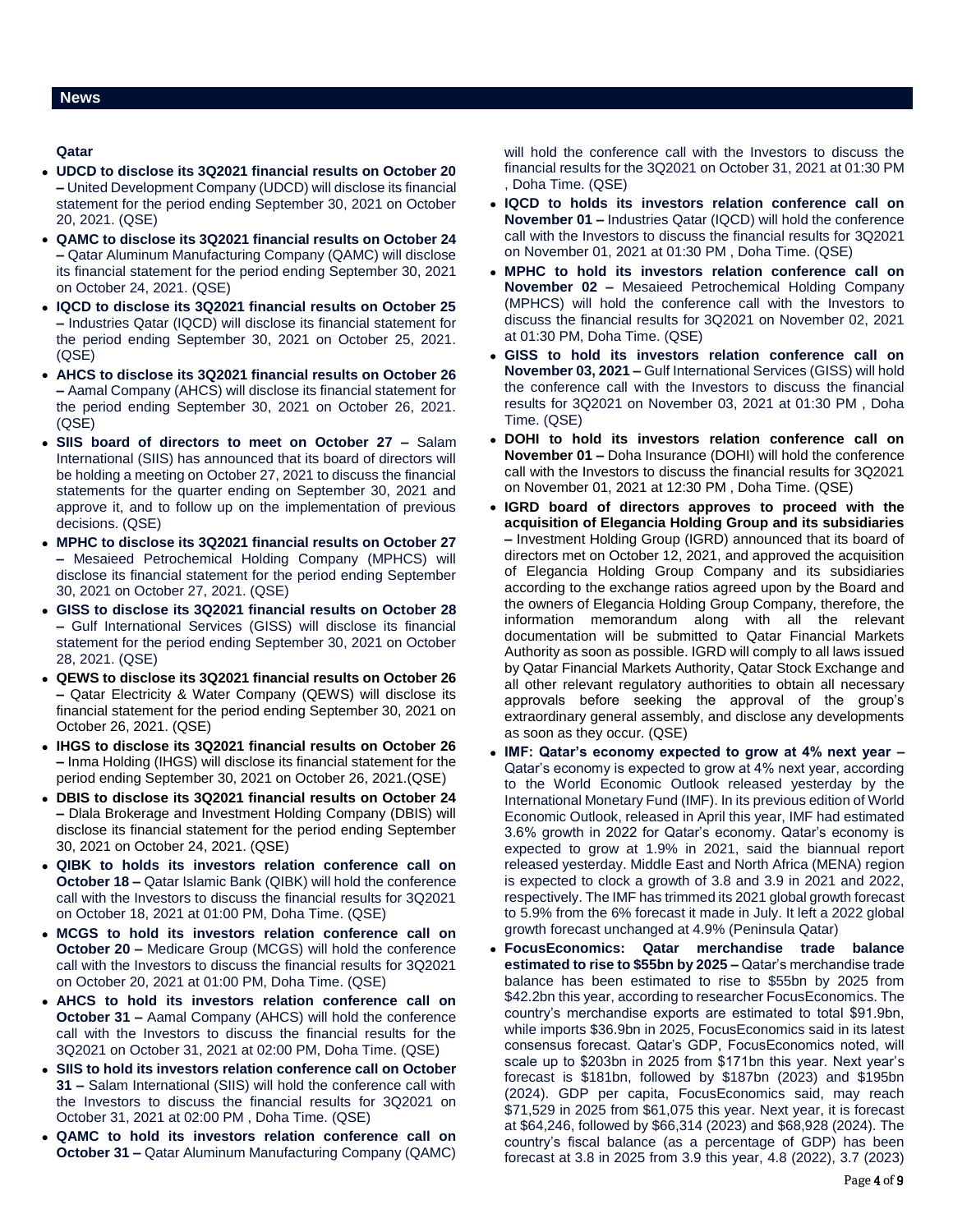and 3.8 (2024). Qatar's public debt (as a percentage of GDP), FocusEconomics in its consensus forecast said, will fall to 50.3 in 2025, from 62.5 (2021), 57.8 (2022), 55.2 (2023) and 52.7 (2024). Inflation based on consumer price index (CPI) has been forecast to range between 1.6 and 1.8 until 2025. According to FocusEconomics, the economy grew 4% YoY in 2Q, "rebounding firmly" from the first quarter's 2.5% contraction. (Gulf-Times.com)

- **IIF: Qatar slated to see strong recovery in 2021 and 2022 –** Qatar is slated to see strong recovery in 2021 and 2022 and the recent structural reforms are expected to encourage foreign direct investments (FDI) in the non-energy sector, according to the Institute of International Finance (IIF). "We expect strong recovery in 2021 and 2022, supported by the strengthening of oil and gas prices, the revival in domestic demand on the back of the progress made in vaccination, and the end of the three-year blockade," the US-based economic think-tank said in a report. In February this year, Qatar Petroleum, now rebranded as QatarEnergy, announced its investment decision on the \$29bn expansion of its North Field. "This will allow QP to expand its production capacity from 77mn to 110mn tons of LNG (liquefied natural gas) per annum by 2025," it said, adding the modest twin deficits of 2020 would shift to sizeable surpluses in 2021 and 2022. The authorities have recently launched partnerships with the private sector for logistics zones and other infrastructure projects. The government also eased restrictions on foreign investment and hopes to attract more tourists by relaxing visa regulations, the report said. (Gulf-Times.com)
- **MoCI: Qatar, US bilateral trade account for \$3.2bn between January and August –** HE the Undersecretary at the Ministry of Commerce and Industry, Sultan bin Rashid Al-Khater met with a delegation of Congress members from the United States, which is currently visiting the country. Qatar and the US enjoy close economic and trade relations with bilateral trade reaching \$3.2bn during the period from January to August 2021, the Ministry of Commerce and Industry said. The US is Qatar's fifth trading partner and primary source of imports, with the value of Qatar's imports coming from the US amounting to about \$4.1bn, it said. The Undersecretary at the Ministry of Commerce and Industry, Sultan bin Rashid Al-Khater met with a delegation of Congress members from the US, which is currently visiting the country. The meeting was attended by Qatar's ambassador to the US, Sheikh Meshal bin Hamad Al-Thani. Discussions touched on the bilateral relations between the two countries, and joint co-operation in the trade, investment and industrial fields. Al-Khater highlighted the economic policies that Qatar had adopted and their contribution to abolishing restrictions on foreign investment and creating more investment opportunities for American companies wishing to invest in Qatar. (Gulf-Times.com)
- **Businesses in 'high-velocity' as Qatar eases Covid-19 rules –** The further easing of Covid-19 rules in Qatar has greatly contributed to the "vibrant momentum" being felt by stakeholders and major players in the country's business sector, according to Qatari entrepreneur Farhan Al-Sayed. "Business activities in Qatar are in high-velocity now that the government has further relaxed Covid-19 restrictions; there has been heightened enthusiasm among local businesses and I am positive that this rhythm will continue as the country gears for the hosting of the FIFA World Cup in 2022," al-Sayed pointed out. He said, "There is increased movement in the market, and many events organizers have been staging local and international exhibitions, such as Project Qatar and Build Your House 2021, as well as upcoming functions like Cityscape Qatar happening next week, and Qatar Travel Mart and Hospitality Qatar next month." Similarly, local businesses stand to gain from the influx of tourists and other visitors to the country, said Al-Sayed, adding that "this has shown a definite growth both in retail and hospitality

industries locally." In recent weeks, Qatar also witnessed "rapid economic growth," citing "high energy prices globally," said al-Sayed, who is also the president of the Qatar Indonesia Business Council (QIBC). (Gulf-Times.com)

- **Cases value exceeds QR1.6bn in 2021, says QICCA official –** The value of cases received by the Qatar International Centre for Conciliation and Arbitration (QICCA) stood at QR1.64bn in 2021, according to QICCA board member for International Relations Sheikh Dr Thani bin Ali Al-Thani. In an interview with Qatar News Agency (QNA), Sheikh Dr Thani said QICCA considered 162 arbitration cases and issued 75 arbitration rulings. The total number of cases for this year reached 30 arbitration cases, most of which are related to construction contracts, urban development, real estate development, and shortage of raw and building materials, as well as energy and labor issues. Sheikh Dr Thani said commercial arbitration is a private judiciary based on speed and specialization in settling disputes between the parties to the contract by people who are fully familiar with transactions, customs, and rules of different branches of trade, especially those of an international nature. Arbitration is one of the alternative means of resolving disputes and avoiding their emergence through a contractual relationship agreed upon by the parties since the signing of the contract, which supports and facilitates the proper implementation of the contract, he said. (Gulf-Times.com)
- **SC and stakeholders align on FIFA World Cup health & safety projects –** As Qatar prepares to host the first FIFA World Cup in the Middle East and Arab world, health and safety remains at the forefront of priorities for the Supreme Committee for Delivery & Legacy (SC). In an effort to stage a World Cup that is safely enjoyed by all who attend, the SC has formed a unique collaboration with both internal and external stakeholders through its Host Country Health and Safety Assurance Project. The SC unveiled the project during a virtual presentation on 6th October, with the Host Country Health and Safety Assurance team fielding numerous questions from stakeholders about the initiative and how it will work. Among the stakeholders involved are: Ashghal, Civil Defense, Ministry of Public Health, Msheireb Properties, Mosanada, Mowasalat, Ooredoo, Qatar Airways, Qatar Foundation, Qatar Museum and Qatar Rail. The project will ensure all relevant stakeholders are aligned on health and safety standards – both in the lead-up to the tournament and during the event. (Qatar Tribune)
- **New program targets healthcare management in Qatar –** A new executive education program co-designed by HEC Paris in Qatar and Weill Cornell Medicine - Qatar – both members of Qatar Foundation – will target healthcare professionals with the aim of driving systems-level management expertise and accelerating patient outcomes in Qatar and across the region. The Executive Certificate in Healthcare Management and Policy has been designed to optimize practitioner understanding of effective healthcare strategy, systems, operations, and innovation at an integrated, systems level. In essence, it delivers system-wide efficiencies and enhanced outcomes for patients in the region. (Gulf-Times.com)
- **FM, Jordanian counterpart sign agreement and MoU –** HE the Deputy Prime Minister and Minister of Foreign Affairs Sheikh Mohamed bin Abdulrahman al-Thani and Jordan's Deputy Prime Minister and Minister of Foreign Affairs and Expatriates Ayman al-Safadi signed Tuesday an agreement on mutual visa exemption for holders of diplomatic and special passports between the governments of Qatar and Jordan. They also signed a memorandum of understanding between Qatar Investment Authority and Jordan's Government Investments Management Company (GIMC), on the occasion of the official visit of Jordan's King Abdullah II bin al-Hussein to the country. (Gulf-Times.com)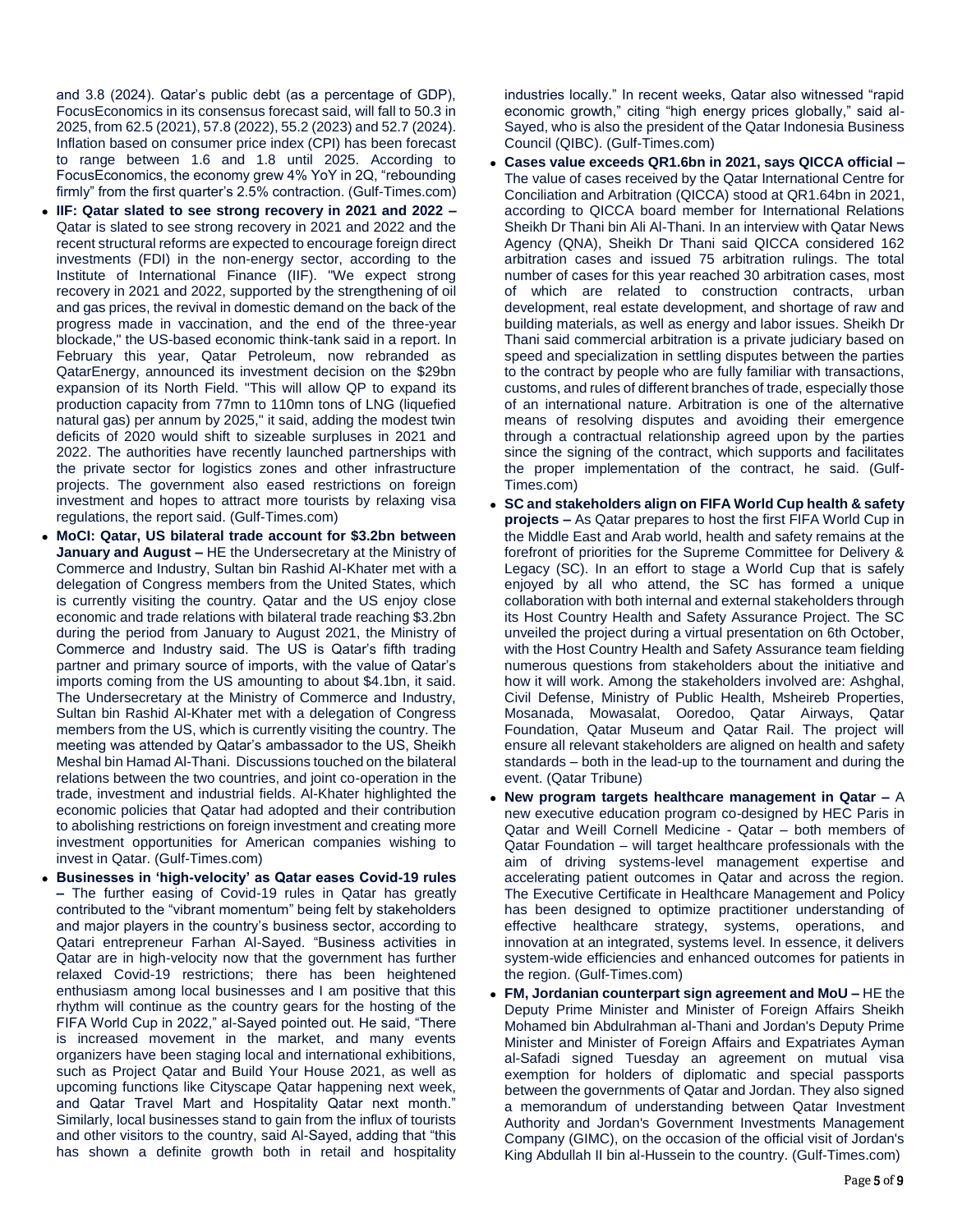**Top official affirms readiness to host Arab Cup in December –** The Chairman of the Security and Safety Operations Committee for the FIFA World Cup Qatar 2022, Maj Gen Engineer Abdulaziz Abdullah al-Ansari, has affirmed the readiness of all units of the committee for the FIFA Arab Cup Qatar 2021, which will be hosted by Doha in December. During his visit to the Training and Development Unit to find out its latest preparations, Maj Gen al-Ansari said that the committee was able to develop and implement a training plan to gather all the participants required to be trained and qualified in accordance with FIFA requirements and international standards. (Gulf-Times.com)

## **International**

- **IMF lowers global growth outlook as supply bottlenecks hobble pandemic recovery –** Persistent supply chain disruptions and inflation pressures are constraining the global economy's recovery from the COVID-19 pandemic, the International Monetary Fund said as it cut growth outlooks for the US and other major industrial powers. In its World Economic Outlook, the IMF trimmed its 2021 global growth forecast to 5.9% from the 6.0% forecast it made in July. It left a 2022 global growth forecast unchanged at 4.9%. "This modest headline revision, however, masks large downgrades for some countries," the IMF said in the report, adding that worsening pandemic dynamics have darkened the outlook for low-income developing economies, while wealthy countries are struggling with supply disruptions. The IMF said it expects elevated inflation to subside to pre-pandemic levels in 2022. But the IMF's Chief Economist, Gita Gopinath, signaled that the global lender is growing more concerned about persistent inflation, saying: "Central banks should be prepared to act quickly if the risks of rising inflation expectations become more material in this uncharted recovery." Gopinath, speaking in a virtual news conference, said policymakers needed to be "particularly vigilant" for signs that wage inflation is spreading more broadly from certain sectors and whether rising housing prices are contributing to a de-anchoring of inflation expectations. But she cautioned against comparisons to 1970s-style "stagflation," noting that underlying demand was strong, and problems were mainly on the supply side. Global manufacturing activity has been slammed by supply-demand mismatches and shortages of key components such as semiconductors, clogged ports and a lack of cargo containers, and a labor crunch as global supply chains optimized for efficiency remain in disarray after pandemic-induced shutdowns last year. The US is taking the brunt of these effects, and the IMF slashed its 2021 US growth forecast by a full percentage point, to 6.0%, from 7.0% in July - a level that was seen as the strongest pace since 1984. US growth could shrink further, the IMF said, because its forecasts assume a deeply divided US Congress will approve President Joe Biden's proposed infrastructure and social spending worth \$4tn over a decade. Lawmakers now are trying to achieve consensus on a smaller package, and the IMF said a significant reduction would reduce growth prospects for the US and its trading partners. The IMF's forecast for British growth this year fell only 0.2 point to 6.8%, giving it the fastest growth forecast among the G7 economies. China's 2021 growth forecast was trimmed by 0.1 point to 8.0%, as the IMF cited a faster-thanexpected scaleback of public investment spending. India's forecast was unchanged at 9.5%, but prospects in other emerging Asian countries have been diminished due to a worsening of the pandemic. (Reuters)
- **US quits scale record high, millions of job openings as labor market tightens –** The number of Americans voluntarily quitting their jobs surged to a record high in August and there were more than 10mn vacancies, pointing to a tightening labor market that could help to keep inflation high as companies raise wages to lure workers. The Labor Department's monthly Job Openings and

Labor Turnover Survey, or JOLTS report, on Tuesday was another reflection of an economy that is battling labor and raw material shortages in nearly every industry, which are crimping growth. Quits increased by about 242,000 in August, lifting the total to a record 4.3mn. There were 157,000 people who quit in the accommodation and food services industry while 26,000 left in the wholesale trade business. State and local government education saw 25,000 departures. People are most likely leaving their jobs for fear of contracting COVID-19. The number of quits increased in the South and Midwest regions, which have borne the brunt of the summer wave of coronavirus infections driven by the Delta variant. Vaccinations rates are low in the South and Midwest and some states like Florida and Texas have banned mask mandates. The quits rate shot up to an all-time high of 2.9% in August from 2.7% in July. The quits rate is normally viewed by policymakers and economists as a measure of job market confidence. The higher quits rate suggests wage inflation will likely continue to build up as companies scramble for workers, who have unlimited choice. Inflation is way above the Federal Reserve's flexible 2% target, while gross domestic product growth estimates for the third quarter are mostly below a 3% annualized rate. The economy grew at a 6.7% pace in the second quarter. Though employment remains 5mn jobs below its peak in February 2020, economists believe that number probably is not a true reflection of the labor market's health as the shortfall includes people who have retired. Job openings, a measure of labor demand, dropped 659,000 to a still-high 10.4mn on the last day of August. Data for July was revised to show 11.1mn unfilled jobs instead of the previously reported 10.9mn. Despite August's decline, which economists attributed to the coronavirus infections over summer hampering activity in the consumer-facing services industries, vacancies were the second- highest on record and were 49% above their pre-pandemic level. There were 0.8 people per job opening in August. The government reported last Friday that nonfarm payrolls increased by only 194,000 in September, the smallest gain since December 2020, after increasing 366,000 in August. (Reuters)

 **UK jobs hit record high as Bank of England weighs up rate hike –** British employers increased their payrolls to a record high in September, shortly before the end of the government's wage subsidies scheme, potentially encouraging the Bank of England's progress towards a first post-pandemic interest rate hike. The number of workers on companies' books rose by the most on record in data going back to 2014, up by 207,000 from August. Employers turned to recruitment agencies to find staff and hotel and food firms created jobs as they recovered from COVID-19 lockdowns. Separate official data published on Tuesday showed the unemployment rate edged down to 4.5% in the three months to August from 4.6% in the May-July period, as expected by economists in a Reuters poll. The BoE is gearing up to become the first major central bank to raise rates since the coronavirus crisis struck. Inflation is heading towards 4% or higher – above its 2% target. But the BoE is watching to see how many people became unemployed after the end of the furlough program that subsidized wages to keep people employed during the pandemic. About 1mn people are likely to have been on the scheme when it ended on September 30, according to an estimate by the Resolution Foundation think tank. The BoE is also monitoring pay growth as it tries to gauge how persistent a recent jump in inflation is likely to be. Average weekly earnings in the June-August period were 7.2% higher than in the same three months of 2020, slowing from the previous reading of 8.3%. Excluding bonuses, earnings rose by 6.0%, also losing some momentum. The ONS estimated the underlying pace of wage growth, taking into account how job losses during the lockdowns affected predominantly lower-paid workers, was between 4.1% and 5.6% for regular pay in nominal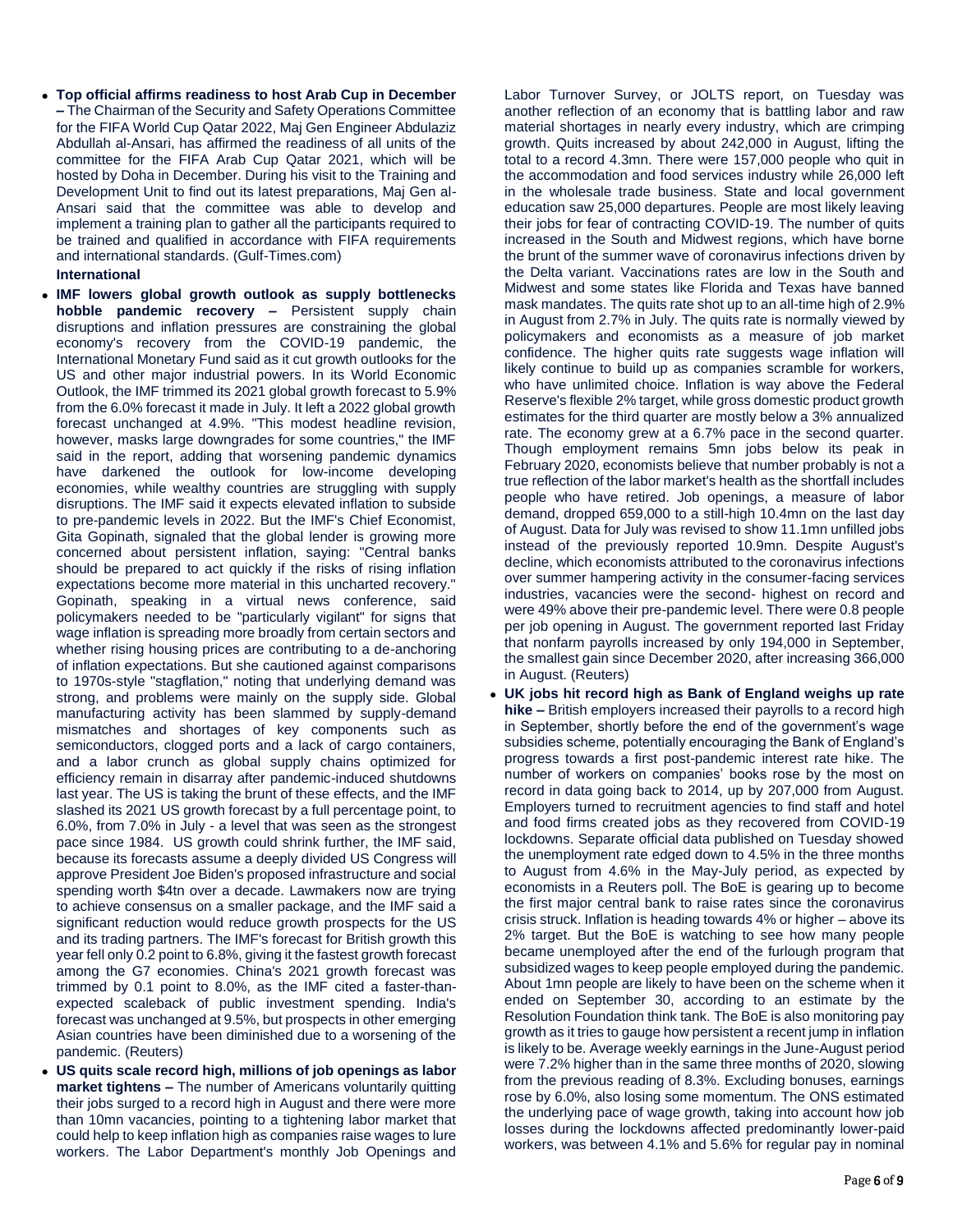terms. That compared with regular pay growth of about 3% just before the pandemic hit. (Reuters)

- **UK pay rolled employment rises by another 207,000 in September –** British employers added 207,000 staff to their payrolls in September, shortly before the end of the government's wage subsidies program, figures showed. Separate official data showed the unemployment rate was 4.5% in the three months to August. Economists polled by Reuters had expected the unemployment rate to fall to 4.5% from 4.6% in the three months to July. (Reuters)
- **ZEW: Bottlenecks drag German sentiment down for fifth month running –** The ZEW indicator of economic sentiment in Germany slipped for the fifth month in a row, the institute said on Tuesday, unveiling the latest in a string of indicators showing supply bottlenecks holding back recovery in Europe's largest economy. The economic sentiment index fell to 22.3 points, compared with an expected 24.0, while the current conditions sentiment fell to 21.6, a 10.3 point fall, coming in well below an expected 28.5. Investors expected profits to decline as a result, he added, especially in the export-oriented sectors where Germany excels, such as vehicle manufacturing, chemicals and pharmaceuticals. The volume of German exports fell in August for the first time in 15 months, the statistics office said last week, slipping unexpectedly because of the supply chain issues plaguing the global economy. Supply chain hiccups are also being felt domestically, with an Ifo study finding that three quarters of retailers were experiencing supply problems. (Reuters)
- **Japan August machinery orders fall, miss expectations –** Japan's core machinery orders unexpectedly fell in August, underlining persistent pressure on businesses and the broader economy as firms struggle to shake off the drag from the coronavirus pandemic. The Cabinet Office data on Wednesday showed core orders, a highly volatile data series regarded as an indicator of capital spending in the coming six to nine months, fell 2.4% in August from the previous month, dragged down by the biggest decline in orders from manufacturers in more than five years. The contraction compared with July's 0.9% rise, while a Reuters poll of economists had predicted 1.7% growth. In comments accompanying the data, the government downgraded its assessment on machinery orders for the first time in six months, saying a recovery in the series appeared to be stalling. "The picture has been 'solid manufacturers and weak nonmanufacturers' so far, but the gap is narrowing," Masato Koike, an economist at Dai-ichi Life Research Institute said. The exportoriented manufacturing sector faces headwinds ranging from a global economic slowdown to supply chain bottlenecks, while service-oriented non-manufacturers have a clearer path to recovery as the domestic COVID-19 situation improves, Koike added. The orders data came about a week after the inauguration of new Prime Minister Fumio Kishida, after his predecessor Yoshihide Suga saw his support undermined by surging coronavirus infections and protracted restrictions. While Japanese firms have so far provided momentum to the economy's recovery through solid output, exports and capital expenditure, the outlook points to a bumpy ride. Manufacturers' sentiment dropped to a six-month low in October due to an enduring supply shortage and soaring material costs, the Reuters Tankan showed on Wednesday. Following an annualized 1.9% GDP growth in the second quarter, analysts forecast a smaller gain in Japan's July-September GDP, indicating sluggish - if not shrinking - private consumption. (Reuters)
- **Reuters Tankan: Japan factory mood hits lowest since April on virus drag –** Japanese manufacturers were the least optimistic in six months in October as they suffered from the impact of the coronavirus pandemic and automakers' output cuts,

the Reuters Tankan poll showed. The Reuters Tankan index readings are derived by subtracting the percentage of respondents who say conditions are poor from those who say they are good. A negative reading means that pessimists outnumber optimists. (Reuters)

 **Putin orders more support for Russians as inflation looms –** Russian President Vladimir Putin ordered his government on Tuesday to study new social support measures to soften the hit from accelerating inflation, after already distributing billions in one-off payments ahead of last month's election. This year, the finance ministry has channeled nearly 800bn Roubles (\$11.12 billion) in social payments to families with schoolchildren, as well as to military personnel and pensioners, mostly ahead of the parliamentary vote. "I order the government to come up with additional proposals of social support for our citizens," Putin said at his first meeting with the newly elected lower house of parliament, the Duma, on Tuesday. Putin did not say how big the new payments might be but Russia has the cash to deliver: it ran a budget surplus of \$20bn in the first nine months of the year. On Tuesday, the economy ministry raised its 2021 inflation forecast to 7.4% from 5.8%, well above the central bank target of 4%, adding pressure on the bank to raise interest rates for the sixth time this year at its meeting next week. Inflation is nearing its peak but is not expected to fall, Economy Minister Maxim Reshetnikov said, with food inflation the main contributor to rising prices. As of October 6, Russia had harvested only 108.4mn tons of grain compared with 125.2mn at the same stage in 2020. Annual inflation jumped to nearly 7.5% in early October, its highest since June 2016, eating into incomes already dented by the COVID-19 crisis and the weaker Rouble. (Reuters)

## **Regional**

- **IIF: Oil price rebound widens Middle East economic fault lines –** Rebounding oil prices are widening economic gaps between oil exporters and importers in the Middle East and North Africa, the Institute of International Finance (IIF) said. The region is set for growth of 2.3% this year and 4.3% in 2022 after a consolidated 3.8% gross domestic product contraction last year, the IIF, a trade body for the global financial industry, said in a report. (Reuters)
- **IMF increases Saudi 2021 growth forecast slightly –** The International Monetary Fund (IMF) expects Saudi Arabia, the biggest Arab economy, to post 2.8% economic growth this year, it said on Tuesday. In July it had forecast 2.4% gross domestic product growth for 2021. Saudi growth for next year is seen at 4.8%, the IMF said in its latest World Economic Outlook, keeping unchanged its previous forecast. Saudi Arabia's economy contracted by 4.8% last year amid the twin shocks of the coronavirus pandemic and lower oil prices. (Zawya)
- **Sources: Saudi Arabia to ask foreign energy companies to up domestic input to 70% –** Saudi Arabia will require foreign firms working in the energy sector, including petrochemicals and water desalination, to boost local input to at least 70% in order to secure government contracts, three sources familiar with the matter said. Energy Minister Prince Abdulaziz bin Salman discussed the plan to increase domestic input with local and international energy executives at a gathering in the Eastern city of Dammam last week, they said, confirming a video recording of his comments seen by Reuters. (Zawya)
- **Saudi Research and Media Group completes acquisition of Thmanyah stake –** Saudi Research and Media Group (SRMG), a major Saudi media company, has completed the acquisition of a controlling stake in Arabic platform Thmanyah, according to a bourse filing on Tuesday. In a statement to the Saudi Stock Exchange (Tadawul), the company said that the required approvals and conditions of the deal to transfer the sale shares in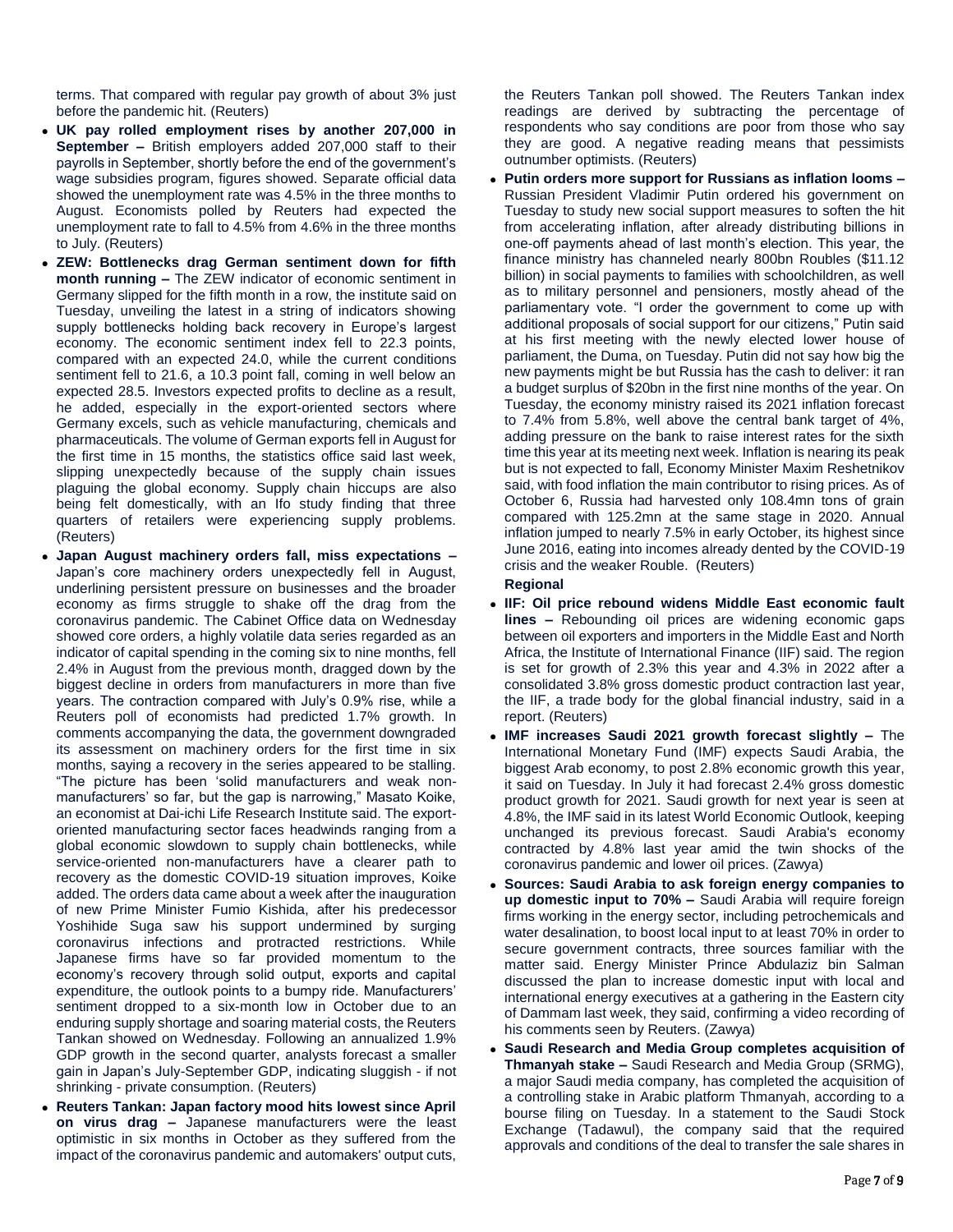Thmanyah to SRMG's subsidiary Arab Media Company have been met. SRMG, which has an umbrella of 30 media outlets including Independent Arabia, Arab News and Asharaq Al-Awsat, first announced in July its plans to acquire 51% of Thmanyah's shares for SR33.3mn. (Zawya)

- **Saudi Arabian Islamic finance firm Nayifat plans Riyadh float –** Saudi Arabia's Nayifat Finance Company said on Tuesday it plans an initial public offering (IPO) on the Riyadh stock exchange with a free float of 35% of its shares. Nayifat, a consumer-focused Islamic finance firm, said in a statement that it plans a sale of 35mn shares to institutional and retail investors. The sale of existing shares will be made by its current shareholders, it said. (Reuters)
- **Saudi Mining plan gets \$3bn EV boost from Australian firm –** An Australian company plans to invest \$3bn in Saudi Arabia in a bet on the metals used in batteries for electric vehicles. EV Metals Group Plc's spending will be on building plants to process minerals including lithium and nickel, and later expand into exploring for the battery metals, Managing Director and Chief Executive Officer Michael Naylor said. It would be one of the first major deals since Saudi Arabia passed a law to attract investments in mining as it looks to diversify its oil-dominated economy. (Bloomberg)
- **UAE approves four-year federal budget focused on social spending –** The UAE approved its federal budget to 2026 and focused most of next year's spending on social benefits and development. The Gulf country approved a total of AED58.9bn of spending in 2022, nearly the same as last year. Most of the spending is going to development and social benefits, according to the state-run WAM news agency. Nearly 16% will go to higher education, 6% to social affairs, 8.4% to the health sector and 3.8% to infrastructure and economic resources. (Bloomberg)
- **UAE approves federal budget to 2026 –** The UAE government approved a budget until 2026 with a total of AED290b, according to Sheikh Mohammed Bin Rashid Al Maktoum, Dubai ruler and the country's prime minister. (Bloomberg)
- **UAE bank deposits grow 0.7% in August to \$524bn –** Around AED13.5bn landed in deposit accounts of the banks in the UAE in just one month, increasing the total deposits to 1.928tn dirhams in August, the latest data from the UAE Central Bank showed. The total deposits as of August were 0.7% higher than the 1.915tn dirhams recorded at the end of July 2021. The growth was due to the increase in resident and non-resident deposits, the banking authority said in its latest report. Gross credit also climbed 0.2% to 1.771tn over the same period. The increase was due to the 0.3% rise in domestic credit, which overshadowed the 0.8 fall in foreign credit. (Zawya)
- **Tweet: UAE approves budget of AED290bn to 2026 –** The United Arab Emirates' Cabinet approved on Tuesday the country's federal budget at AED290bn until 2026, state news agency (WAM) said on twitter. (Reuters)
- **Dubai's DP World partners with Britain's CDC Group to invest \$1.7bn in Africa ports –** Dubai-based global port operator DP World has partnered with UK's CDC Group to create an investment platform that will spend \$1.72bn over the next few years to develop ports and logistics in Africa. DP World will contribute stakes in its assets that include ports in Dakar (Senegal), Sokhna (Egypt) and Berbera (Somaliland), it said in a statement on Tuesday. It expects to invest a further \$1bn through the platform over the next several years. (Zawya)
- **Dubai real estate recovery 'fragile' and uneven, S&P says –** Dubai real estate prices have rebounded strongly from a record low at the end of 2020, but demand is uneven and oversupply of residential properties will pressure prices in the long run, making the recovery fragile, S&P Global Ratings said. Real estate

investment firm CBRE Group said last week that average residential property prices in Dubai rose 4.4% in the 12 months to August, the highest annual growth since February 2015, but an ongoing fall in apartment rents signaled continued weakness in the long-troubled sector. "The rebound in demand for residential real estate has largely benefited premium developers with a surge in pre-sales and price improvements," S&P said. (Reuters)

- **Media office: Abu Dhabi launches 5bn dirham IPO fund –** Abu Dhabi's Supreme Council for Financial and Economic Affairs on Tuesday launched a AED5bn IPO fund to strengthen the Abu Dhabi Securities Exchange (ADX) as a leading stock market, the emirate's media office said in a tweet. The IPO fund will invest in five to 10 private companies per year, with a focus on small and medium enterprises (SMEs). It will have a target ticket size of between 10% and 40% of the float, the media office added. (Reuters)
- **Kuwait sells KWD240mn 91-day bills; bid-cover 11.58 –** Kuwait sold KWD240mn of bills due January 11, 2022. Investors offered to buy 11.58 times the amount of securities sold. The bills have a yield of 1.125% and settled October 12. (Bloomberg)
- **Bahrain sells BHD200mn of 2.75% 2023 bonds; bid-cover 2.47 –** Bahrain sold BHD200mn of bonds due October 14, 2023. Investors offered to buy 2.47 times the amount of securities sold. The bonds will settle on October 14. (Bloomberg)